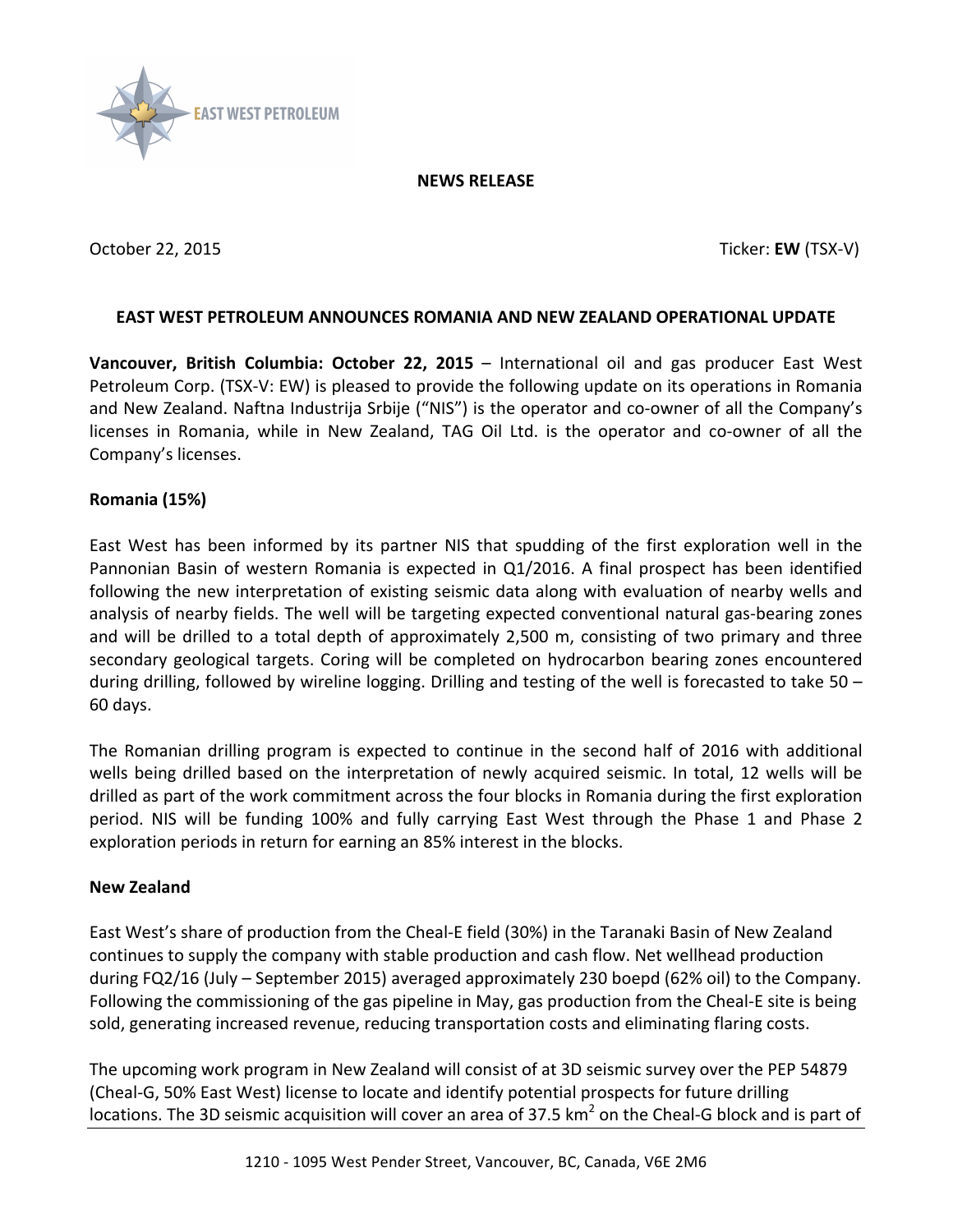a larger regional seismic survey which is expected to commence in November and continue into 2016. The Cheal-G1 well currently remains shut in after testing approximately 120 boepd due to lack of infrastructure in the area which would allow for commercial production.

#### **About East West Petroleum Corp.**

East West Petroleum (www.eastwestpetroleum.ca) is a TSX Venture Exchange listed company established in 2010 to invest in international oil & gas opportunities. East West has built a diverse portfolio of attractive exploration assets covering a gross area of over one million acres. The Company has its primary focus on two key areas: New Zealand, where it has established production and cash flow and is evaluating a low risk exploration play, and Romania where it is fully carried on an upcoming high impact 12 well exploration program. In New Zealand, East West holds an interest in three exploration permits near to existing commercial production in the Taranaki Basin, operated by TAG Oil Ltd. (TSX: TAO). The Company also has interests in four exploration concessions covering 1,000,000 acres in the prolific Pannonian Basin of western Romania with Naftna Industrija Srbije ("NIS").

Forward-looking information is subject to known and unknown risks, uncertainties and other factors that may cause the Company's actual results, level of activity, performance or achievements to be materially different from those expressed or implied by such forward-looking information. Such factors include, but are not limited to: the ability to raise sufficient capital to fund exploration and development; the quantity of and future net revenues from the Company's reserves; oil and natural gas production levels; commodity prices, foreign currency exchange rates and interest rates; capital expenditure programs and other expenditures; supply and demand for oil and natural gas; schedules and timing of certain projects and the Company's strategy for growth; competitive conditions; the Company's future operating and financial results; and treatment under governmental and other regulatory regimes and tax, environmental and other laws.

Prospective Resources are those quantities of petroleum estimated, as of a given date, to be potentially recoverable from undiscovered accumulations by application of future development projects. Prospective resources have both an associated chance of discovery and a chance of development. Prospective Resources are further subdivided in accordance with the level of certainty associated with recoverable estimates assuming their discovery and development and may be subclassified based on project maturity. Best estimate resources are considered to be the best estimate of the quantity that will actually be recovered from the accumulation. If probabilistic methods are used, this term is a measure of central tendency of the uncertainty distribution (most likely/mode, P50/median, or arithmetic average/mean). As estimates, there is no certainty that any portion of the resources will be discovered. If discovered, there is no certainty that it will be commercially viable to produce any portion of the resources that the estimated reserves or resources will be recovered or produced.

BOEs may be misleading, particularly if used in isolation. A BOE conversion ratio of 6 mcf: 1bbl is based on an energy equivalency conversion method primarily applicable at the burner tip and does not represent a value equivalency at the wellhead.